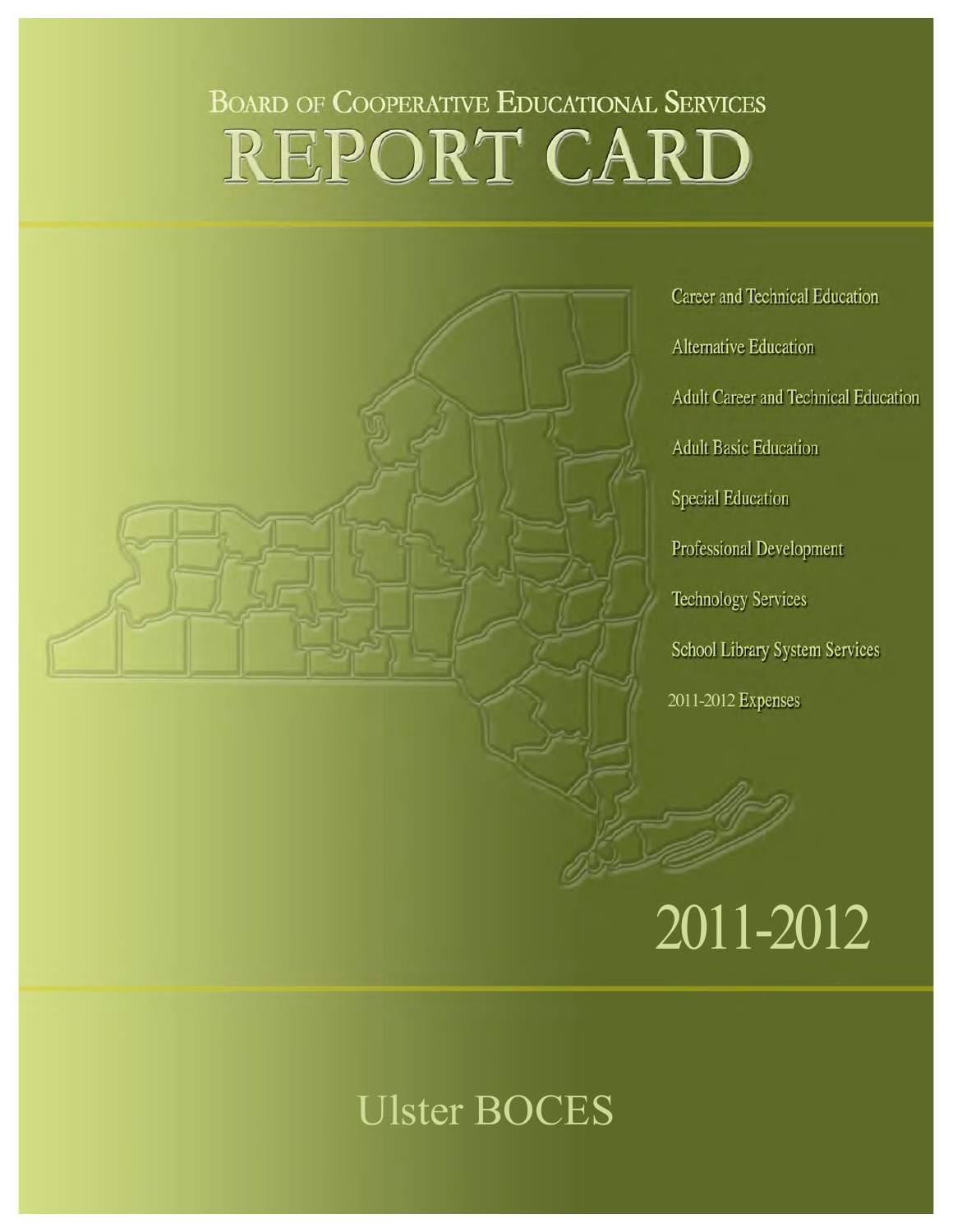## Ulster BOCES Board of Cooperative Educational Services 2011-2012 Report Card

## Table of Contents

|                                        | Page |
|----------------------------------------|------|
|                                        |      |
| <b>Indicators of BOCES Performance</b> |      |
|                                        |      |
|                                        |      |
|                                        |      |
|                                        |      |
| <b>Special Education</b>               |      |
|                                        |      |
|                                        |      |
|                                        |      |
|                                        |      |
|                                        |      |
|                                        | 15   |
|                                        |      |

Prior editions of the BOCES Report Card included other data representing information on component districts.

The following data were not included in this report.

- State Testing Program for All Component Districts
- Graduation Results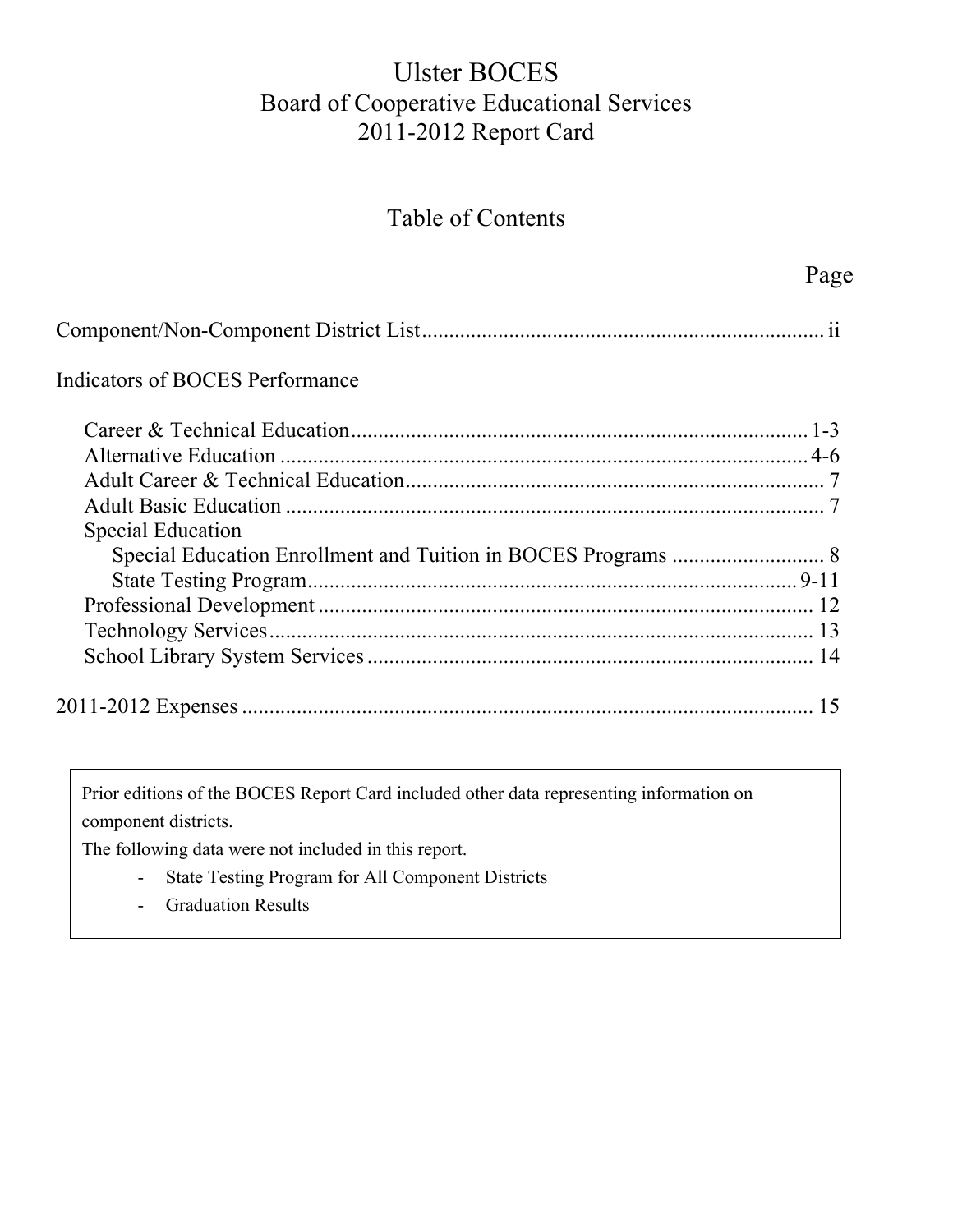## **Ulster BOCES 62900000**

## **Component Districts**

- <span id="page-2-0"></span>• Ellenville Central School District
- Highland Central School District
- Kingston City School District
- New Paltz Central School District
- Onteora Central School District
- Rondout Valley Central School District
- Saugerties Central School District
- Wallkill Central School District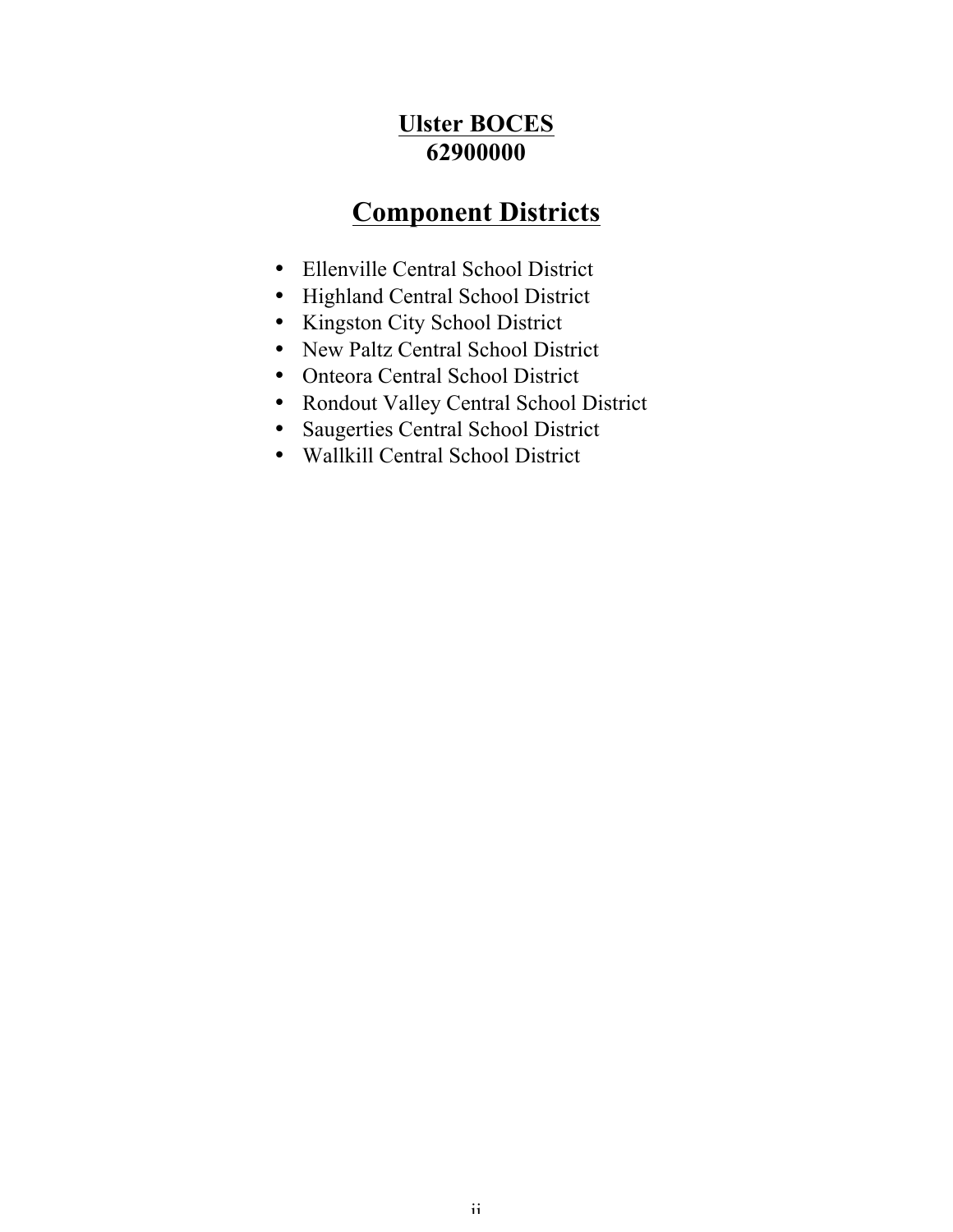## **Indicators of BOCES Performance**

## **Career & Technical Education (CTE)**

 BOCES CTE classes, offered primarily on a half-day basis, prepare high school students from component districts for skilled work force careers. Most CTE programs require two years to complete.

|                                                                                                                                            |                    | <b>General</b><br><b>Education</b><br><b>Students</b> | <b>Students</b><br>with<br><b>Disabilities</b> | <b>General</b><br><b>Education</b><br><b>Students</b> | <b>Students</b><br>with<br><b>Disabilities</b> |  |  |  |  |  |
|--------------------------------------------------------------------------------------------------------------------------------------------|--------------------|-------------------------------------------------------|------------------------------------------------|-------------------------------------------------------|------------------------------------------------|--|--|--|--|--|
| Number of 11 <sup>th</sup> /12 <sup>th</sup> grade students enrolled in a<br><b>CTE two-year sequence:</b>                                 |                    | 2010-11                                               | 2010-11                                        | 2011-12                                               | 2011-12                                        |  |  |  |  |  |
| <b>First-year students</b>                                                                                                                 |                    | 261                                                   | 182                                            | 246                                                   | 143                                            |  |  |  |  |  |
| <b>Second-year students</b>                                                                                                                |                    | 209                                                   | 129                                            | 179                                                   | 115                                            |  |  |  |  |  |
| Second-year students completing                                                                                                            |                    | 202                                                   | 118                                            | 172                                                   | 117                                            |  |  |  |  |  |
| <b>Completers with technical endorsement</b>                                                                                               |                    | 146                                                   | 58                                             | 126                                                   | 62                                             |  |  |  |  |  |
| <b>Other Career-Related Programs</b>                                                                                                       |                    |                                                       |                                                |                                                       |                                                |  |  |  |  |  |
| Number of 11 <sup>th</sup> /12 <sup>th</sup> grade students enrolled in<br>one-year programs:                                              |                    |                                                       |                                                |                                                       |                                                |  |  |  |  |  |
| "New Vision"                                                                                                                               |                    | 63                                                    | 4                                              | 69                                                    | 7                                              |  |  |  |  |  |
| Participated 1 yr of a CTE Program                                                                                                         |                    | 117                                                   | 33                                             | 30                                                    | 29                                             |  |  |  |  |  |
| Other one-year programs                                                                                                                    |                    | 54                                                    | 29                                             | 61                                                    | 22                                             |  |  |  |  |  |
| <b>Tuition Per Student for CTE Programs</b><br>Data Source: 602 Report<br>\$9,752<br>\$8,757<br>\$8,430                                    |                    |                                                       |                                                |                                                       |                                                |  |  |  |  |  |
| 2010-11 This BOCES                                                                                                                         | 2011-12 This BOCES |                                                       |                                                | 2011-12 State Avg.                                    |                                                |  |  |  |  |  |
| *Number Enrolled in CTE Programs as a Percent of all Juniors and Seniors in Component<br><b>District High Schools</b><br>Data Source: SIRS |                    |                                                       |                                                |                                                       |                                                |  |  |  |  |  |
| 22.6                                                                                                                                       | 27.6               |                                                       |                                                | 28.6                                                  |                                                |  |  |  |  |  |
| 2009-10 %                                                                                                                                  | 2010-11%           |                                                       |                                                | 2011-12%                                              |                                                |  |  |  |  |  |

 **\* Data Include General Education and Students with Disabilities.** *Data Source: SIRS*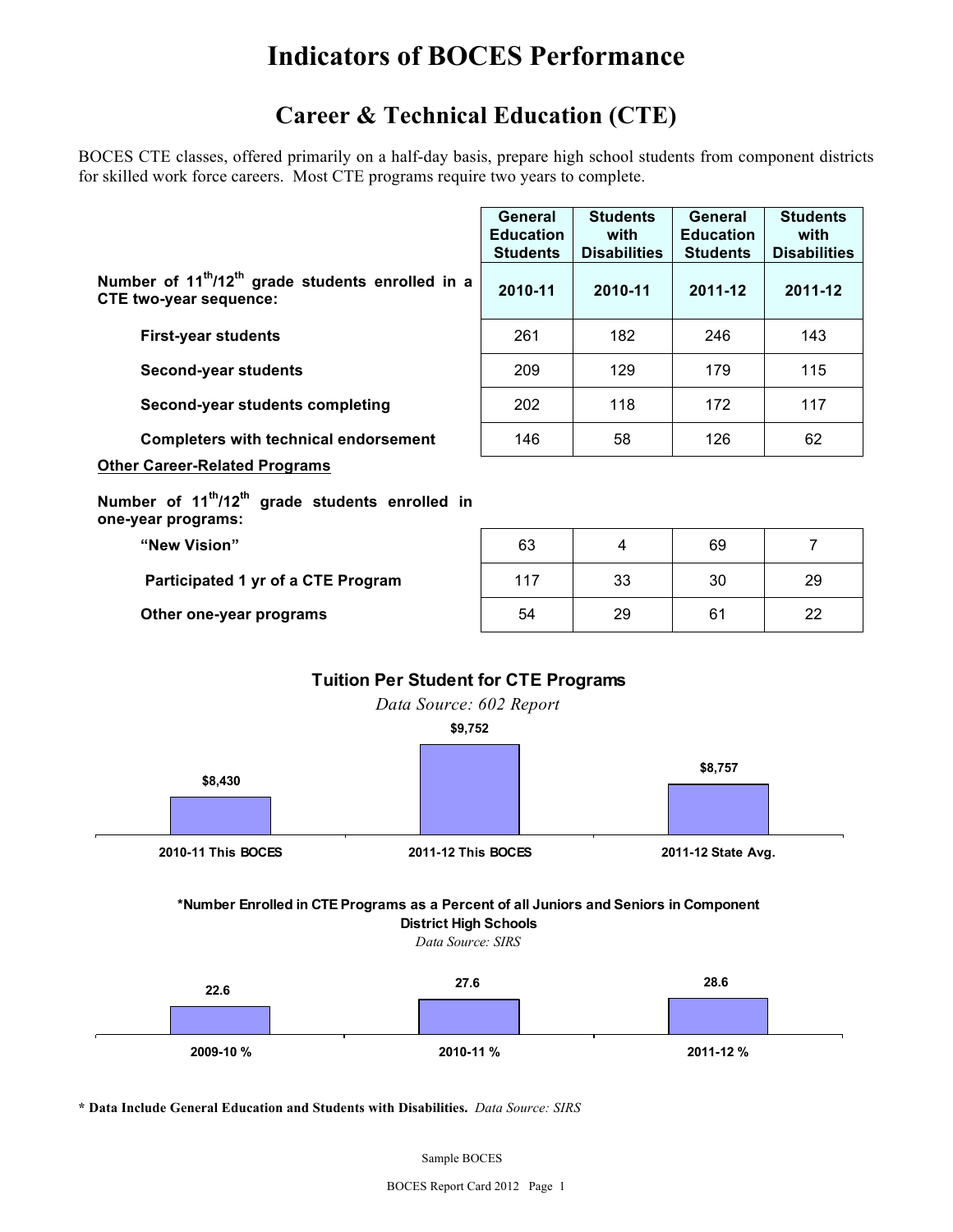### **CTE Student Performance on Perkins Indicators Who Left School in 2011**

*Data Source: SIRS* 



### **Status of Career and Technical Education (CTE) Students 2010 Placement Outcomes**

 BOCES Surveys CTE concentrators six months after they last attended their CTE program to determine if they are employed or continuing their education. *Data Source: CTE Placement Report* 

| <b>Total Placement</b>                   |            |  |  |  |  |  |
|------------------------------------------|------------|--|--|--|--|--|
| <b>This BOCES</b><br><b>State Target</b> |            |  |  |  |  |  |
| <b>78%</b>                               | $87.25 \%$ |  |  |  |  |  |



2009-2010 All Graduates (General Education and Students with Disabilities)  $\Box$  2009-2010 Students with Disabilities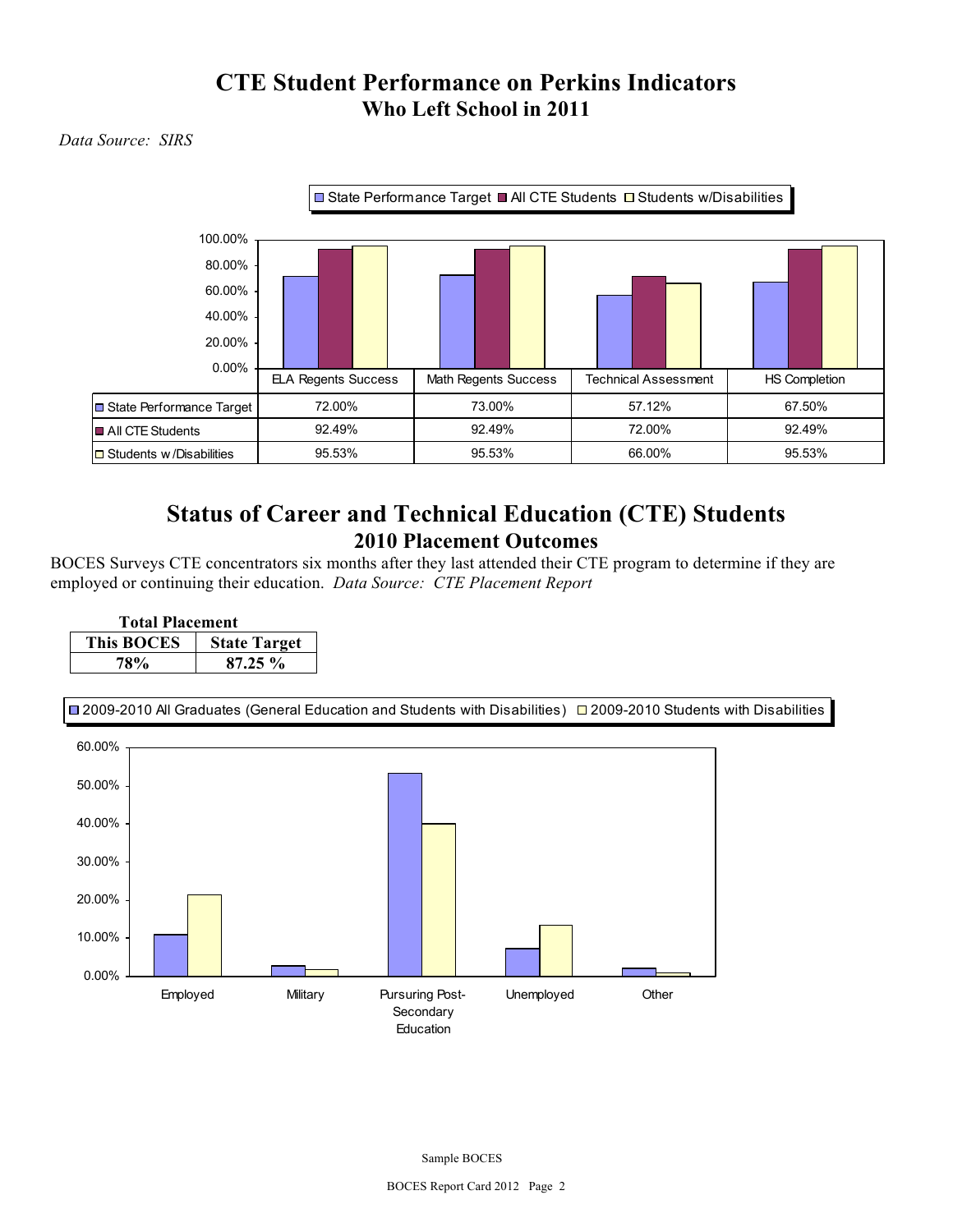#### **General Education Development Leading to (GED) For CTE Students Age 16-18 2011-2012**

 The GED Test Battery is a national examination that is available to adults who did not graduate from high school or whose diplomas may not be recognized by New York State. In New York State, the GED Tests are offered in English, French and Spanish.

|                                                                                       | Grades 9-12<br><b>Programs</b><br><b>Leading GED</b> |               |  |  |
|---------------------------------------------------------------------------------------|------------------------------------------------------|---------------|--|--|
| Number of students who:                                                               | Half-<br>day                                         | Full-<br>day  |  |  |
| Enrolled                                                                              | 0                                                    | 29            |  |  |
| <b>Passing Rate of Students Tested</b>                                                | 0                                                    | 83%           |  |  |
| <b>Remained / Still Enrolled in the Program</b>                                       | O                                                    | 3             |  |  |
| Left the program and did not enter<br>another district or BOCES<br>program (dropouts) | 0                                                    | $\mathcal{P}$ |  |  |
| <b>Returned to School District:</b>                                                   |                                                      | n             |  |  |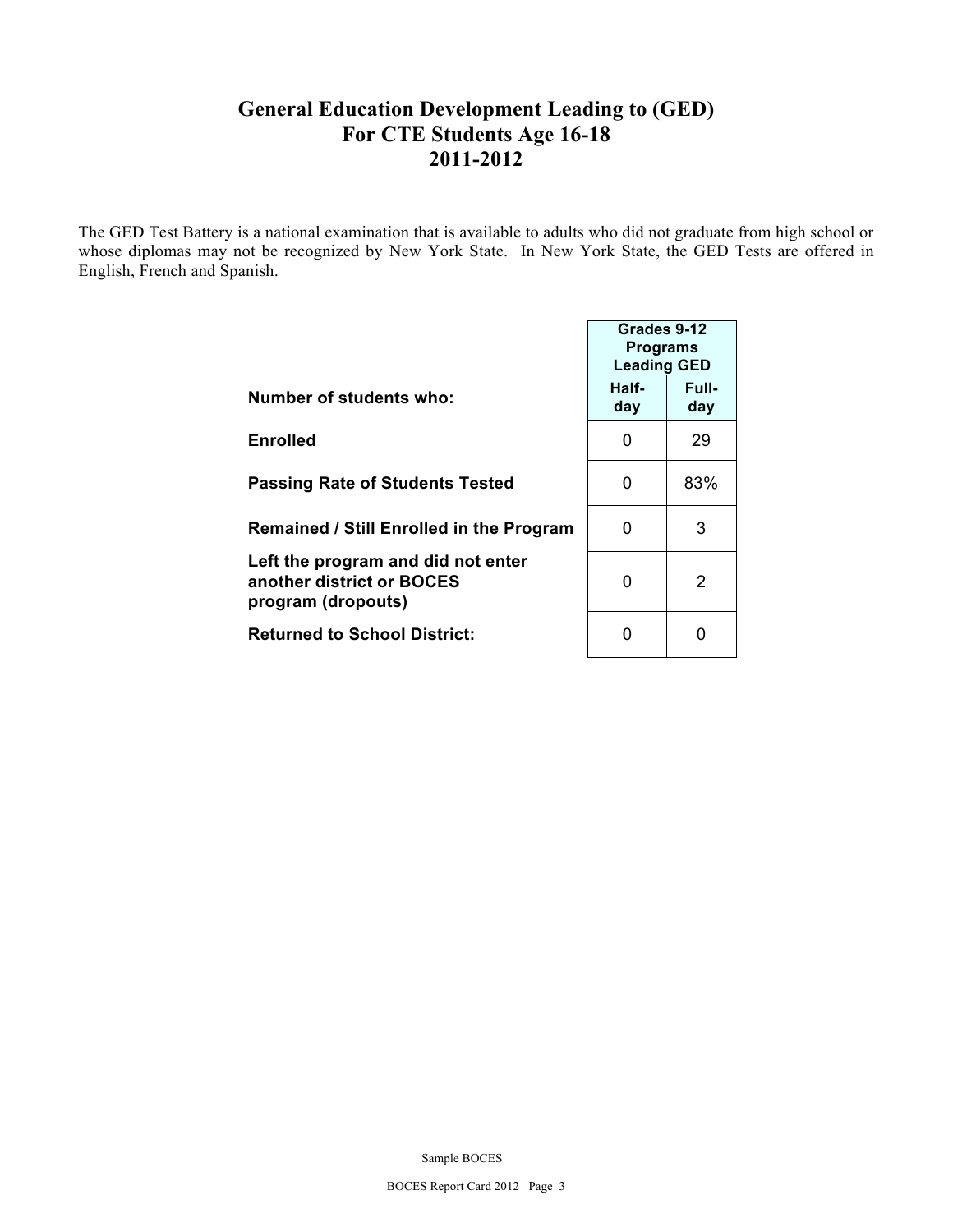## **Alternative Education**

 BOCES operates full-day and/or half-day programs for general-education students who have been identified as work-study, specialized activities or a combination of these. The BOCES Report Card includes alternative education program enrollment and outcome data for students in grades 5 through 8, as well as students in programs leading to high school diplomas or high school equivalency diplomas. having special needs not being met in school district programs. Programs may include academics, vocational skills,



#### **Alternative Education Outcomes**

 The objective of the alternative education program is to retain students until they graduate or return to a regular school setting. Students counted as leaving programs may have done so for a variety of reasons including relocation, medical problems, childcare, incarceration or entering other education programs.

|                                                                                                 | Grades 5-8 |          | Leading to<br><b>HS Diploma</b> | Grades 9-12<br><b>Programs</b> | Grades 9-12<br><b>Programs</b><br>Leading to<br><b>HS</b><br><b>Equivalency</b><br><b>Diplomas</b> |          |
|-------------------------------------------------------------------------------------------------|------------|----------|---------------------------------|--------------------------------|----------------------------------------------------------------------------------------------------|----------|
| <b>Number of students who:</b>                                                                  | Full-day   | Half-day | Full-day                        | Half-day                       | Half-day                                                                                           | Full-day |
| <b>Returned to a school district</b><br>program                                                 | $\Omega$   | 0        | 3                               | 0                              | $\Omega$                                                                                           | 0        |
| <b>Remained in the BOCES</b><br>program                                                         | $\Omega$   | $\Omega$ | 51                              | 0                              | 0                                                                                                  | 0        |
| Left the program and did not<br>enter another district or<br><b>BOCES</b><br>program (dropouts) | $\Omega$   | $\Omega$ | 31                              | 0                              | $\Omega$                                                                                           | 2        |
| <b>Received high school</b><br>diplomas                                                         |            |          | 5                               | 0                              |                                                                                                    |          |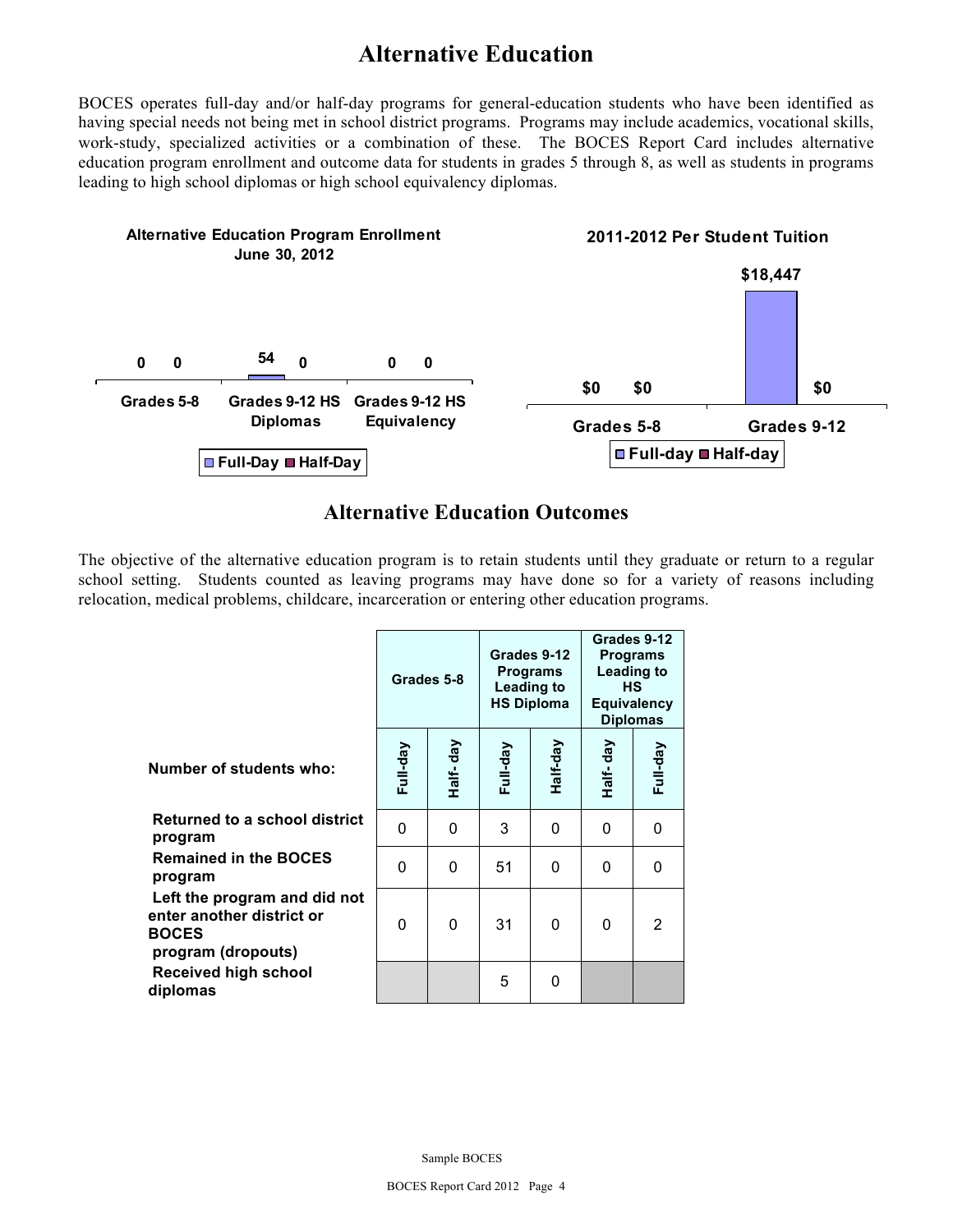#### **Alternative Education State Testing Program 2011-2012 School Year**

|                                                  |                         |                | <b>Counts of Students Tested</b> |              | <b>Percentage of Students Tested</b>     |                             |                                            |  |
|--------------------------------------------------|-------------------------|----------------|----------------------------------|--------------|------------------------------------------|-----------------------------|--------------------------------------------|--|
| <b>State Assessment-</b><br><b>Regents Exams</b> | <b>Below</b><br>55      | 55-64          | <b>65 and</b><br><b>Above</b>    | <b>Total</b> | <b>Below</b><br>$55 -$<br><b>Percent</b> | $55-64 -$<br><b>Percent</b> | <b>65 and</b><br>Above -<br><b>Percent</b> |  |
| <b>Integrated Algebra</b>                        | 4                       | $\overline{2}$ | 5                                | 11           | 36.3%                                    | 18.2%                       | 45.5%                                      |  |
| <b>Geometry</b>                                  | $\pmb{0}$               | $\mathbf 0$    | $\mathbf 0$                      | 0            | 0.0%                                     | 0.0%                        | 0.0%                                       |  |
| Algebra 2/<br><b>Trigonometry</b>                | 0                       | 0              | 0                                | 0            | 0.0%                                     | 0.0%                        | 0.0%                                       |  |
| <b>Living Environment</b>                        | $\overline{2}$          | 0              | $\overline{2}$                   | 4            | 50.0%                                    | 0.0%                        | 50.0%                                      |  |
| <b>Physical Setting/</b><br><b>Earth Science</b> | $\pmb{0}$               | $\mathbf 0$    | $\pmb{0}$                        | 0            | 0.0%                                     | 0.0%                        | 0.0%                                       |  |
| <b>Physical Setting/</b><br><b>Chemistry</b>     | $\mathsf 0$             | 0              | $\pmb{0}$                        | 0            | 0.0%                                     | 0.0%                        | 0.0%                                       |  |
| <b>Physical Setting/</b><br><b>Physics</b>       | 0                       | 0              | $\mathbf 0$                      | 0            | 0.0%                                     | 0.0%                        | 0.0%                                       |  |
| Comprehensive<br><b>French</b>                   | $\mathbf 0$             | $\mathbf 0$    | $\mathbf 0$                      | 0            | 0.0%                                     | 0.0%                        | 0.0%                                       |  |
| Comprehensive<br><b>Italian</b>                  | $\pmb{0}$               | 0              | 0                                | 0            | 0.0%                                     | $0.0\%$                     | 0.0%                                       |  |
| <b>Comprehensive</b><br><b>Spanish</b>           | $\mathbf 0$             | $\mathbf 0$    | 0                                | 0            | 0.0%                                     | $0.0\%$                     | 0.0%                                       |  |
| Comprehensive<br><b>Exam in English</b>          | $\overline{\mathbf{4}}$ | 3              | 8                                | 15           | 26.7%                                    | 20.0%                       | 53.3%                                      |  |
| <b>Global History and</b><br>Geography           | 5                       | $\overline{2}$ | 3                                | 10           | 50.0%                                    | 20.0%                       | 30.0%                                      |  |
| <b>United States History</b><br>and Government   | $\overline{7}$          | 4              | 5                                | 16           | 43.8%                                    | 25.0%                       | 31.2%                                      |  |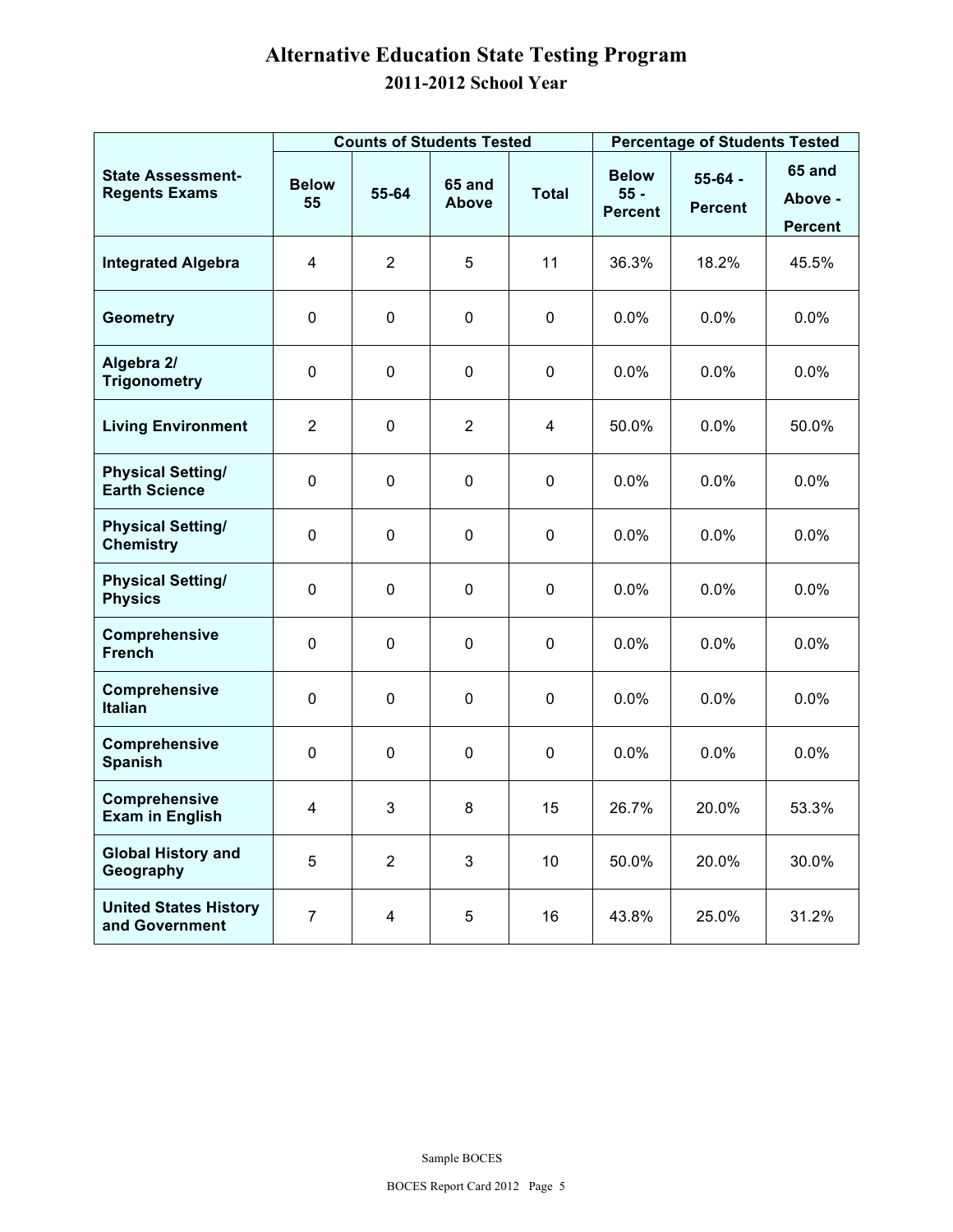| <b>Alternative Education Performance of Students</b> |
|------------------------------------------------------|
| 2011-2012 School Year                                |

|                                                            |                    |                | <b>Counts of Students Tested</b> | <b>Percentage of Students Tested</b> |                            |                         |                                          |
|------------------------------------------------------------|--------------------|----------------|----------------------------------|--------------------------------------|----------------------------|-------------------------|------------------------------------------|
| <b>State Assessment-</b><br><b>RCT Exams</b>               | <b>Below</b><br>55 | 55-64          | <b>65 and</b><br>above           | <b>Total</b>                         | Below 55<br><b>Percent</b> | 55-64<br><b>Percent</b> | <b>65 and</b><br>Above<br><b>Percent</b> |
| RCT - Grade 10<br><b>Mathematics</b>                       | 1                  | $\mathbf{1}$   | 5                                | $\overline{7}$                       | 14.3%                      | 14.3%                   | 71.4%                                    |
| RCT - Grade 11<br><b>Mathematics</b>                       | $\mathbf 0$        | $\mathbf 0$    | $\mathbf{1}$                     | $\mathbf{1}$                         | 0.0%                       | 0.0%                    | 100.0%                                   |
| RCT - Grade 12<br><b>Mathematics</b>                       | $\mathbf 0$        | $\mathbf 0$    | $\mathbf 0$                      | $\mathsf 0$                          | 0.0%                       | 0.0%                    | 0.0%                                     |
| RCT - Grade 10<br><b>Science</b>                           | $\overline{0}$     | $\mathbf{1}$   | $\overline{4}$                   | 5                                    | 0.0%                       | 20.0%                   | 80.0%                                    |
| RCT - Grade 11<br><b>Science</b>                           | $\mathbf 0$        | 0              | $\pmb{0}$                        | $\mathsf 0$                          | 0.0%                       | 0.0%                    | 0.0%                                     |
| RCT - Grade 12<br><b>Science</b>                           | $\overline{0}$     | $\mathbf 0$    | $\mathbf 0$                      | $\mathbf 0$                          | 0.0%                       | 0.0%                    | 0.0%                                     |
| RCT - Grade 10<br><b>Global Studies</b>                    | 5                  | $\mathbf 0$    | $\overline{7}$                   | 12                                   | 41.7%                      | 0.0%                    | 58.3%                                    |
| RCT - Grade 11<br><b>Global Studies</b>                    | $\overline{2}$     | $\mathbf{1}$   | $\pmb{0}$                        | 3                                    | 66.7%                      | 33.3%                   | 0.0%                                     |
| RCT - Grade 12<br><b>Global Studies</b>                    | $\mathbf 0$        | $\mathbf{1}$   | $\mathbf{1}$                     | $\overline{2}$                       | 0.0%                       | 50.0%                   | 50.0%                                    |
| RCT - Grade 11<br><b>Reading</b>                           | $\mathbf 0$        | $\mathbf{1}$   | 10                               | 11                                   | 0.0%                       | 9.0%                    | 91.0%                                    |
| RCT - Grade 12<br><b>Reading</b>                           | $\mathbf 0$        | $\mathbf 0$    | $\mathbf 0$                      | $\mathsf 0$                          | 0.0%                       | 0.0%                    | 0.0%                                     |
| RCT - Grade 11<br>Writing                                  | 1                  | $\mathbf 0$    | 6                                | $\overline{7}$                       | 14.3%                      | 0.0%                    | 85.7%                                    |
| RCT - Grade 12<br><b>Writing</b>                           | $\mathbf 0$        | $\mathbf 0$    | $\mathbf{1}$                     | $\mathbf{1}$                         | 0.0%                       | 0.0%                    | 100.0%                                   |
| RCT - Grade 11<br><b>United States History</b><br>& Gov't. | $\overline{2}$     | $\overline{2}$ | $\overline{4}$                   | 8                                    | 25.0%                      | 25.0%                   | 50.0%                                    |
| RCT - Grade 12<br><b>United States History</b><br>& Gov't. | 1                  | $\mathbf{1}$   | $\mathbf{1}$                     | 3                                    | 33.3%                      | 33.3%                   | 33.3%                                    |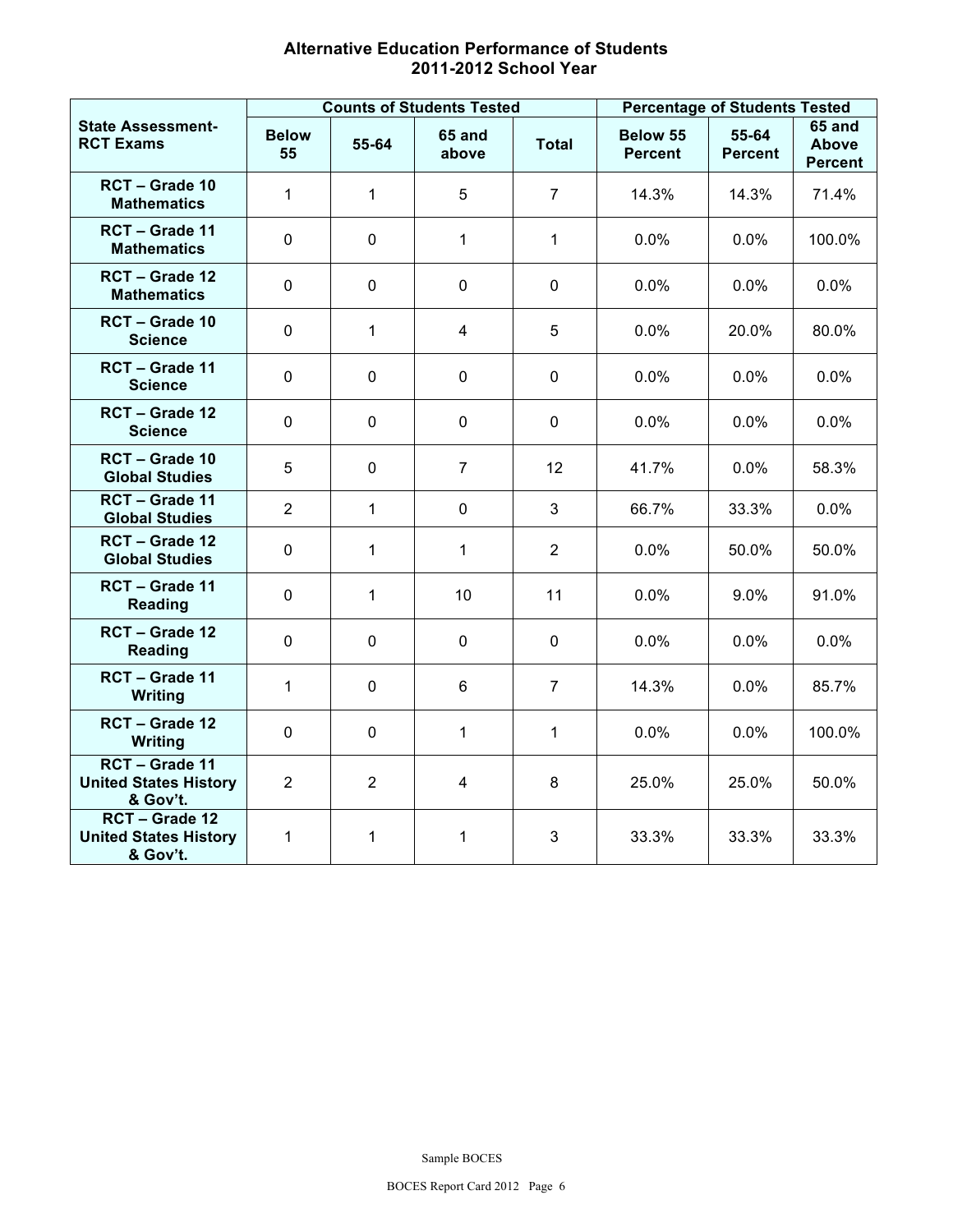## **Adult Career and Technical Education (CTE)**

 advancement. *Data Source: ASISTS*  Adult CTE programs enhance academic and workplace skills and enable participants to gain employment or career

|                                                            |       | <b>This BOCES</b> | <b>BOCES Statewide</b> |  |  |  |  |  |  |  |
|------------------------------------------------------------|-------|-------------------|------------------------|--|--|--|--|--|--|--|
|                                                            | Count | <b>Percentage</b> | Average                |  |  |  |  |  |  |  |
| <b>All CTE Programs</b>                                    |       |                   |                        |  |  |  |  |  |  |  |
| Enrolled during 2010-11                                    | 807   |                   | --                     |  |  |  |  |  |  |  |
| <b>Continuing Enrollment after 2010-11</b>                 | 184   | 22.80%            | $0.0\%$                |  |  |  |  |  |  |  |
| <b>Completed or Left During 2010-11</b>                    | 623   | 77.20%            | $0.0\%$                |  |  |  |  |  |  |  |
| Left Prior to Completion During 2010-11                    | 143   | 22.95%            | 0.0%                   |  |  |  |  |  |  |  |
| Completed by the End of 2010-11                            | 480   | 77.05%            | $0.0\%$                |  |  |  |  |  |  |  |
| Completed or Left During 2010-11 and Status Known          | 442   | 70.95%            | $0.0\%$                |  |  |  |  |  |  |  |
| Completed/Left/Status Known and Successfully Placed*       | 396   | 89.59%            | 0.0%                   |  |  |  |  |  |  |  |
| <b>Completed but Not seeking Employment</b>                | 19    | 3.96%             | $0.0\%$                |  |  |  |  |  |  |  |
| <b>Non-Traditional CTE Programs</b>                        |       |                   |                        |  |  |  |  |  |  |  |
| <b>Enrolled in Non-Traditional Programs During 2010-11</b> | 117   |                   | --                     |  |  |  |  |  |  |  |
| Under-Represented Gender Members Enrolled During 2010-11   | NA    | --                |                        |  |  |  |  |  |  |  |
| Completed a Non-Traditional Program By the End of 2010-11  | 98    | 83.76%            |                        |  |  |  |  |  |  |  |
| <b>Under-Represented Gender Members Who Completed</b>      | NA.   | NA.               |                        |  |  |  |  |  |  |  |

\* Successfully Placed means placed in employment, the military or in additional education.

#### **Adult Basic Education**

Based on data reported for the National Reporting System (NRS) for adult education programs, enrollment in adult basic education programs for 2011-2012 was 1024.

#### **Educational Gain**

 Under the NRS, educational gain is the primary goal for students in adult beginning/intermediate programs, adult secondary (low) programs, and in English for speakers of other languages programs. Students are counted as achieving educational gain if they exceed established reference points in their standardized test scores between enrollment and re-testing.

|                                         |                | <b>Enrollment</b> |                     | <b>Educational Gain</b> |                |         |                |         |                |  |
|-----------------------------------------|----------------|-------------------|---------------------|-------------------------|----------------|---------|----------------|---------|----------------|--|
| <b>Educational</b><br>Program           | $2009 -$<br>10 | $2010 -$<br>11    | $2011 -$<br>$12 \,$ | 2009-10                 |                | 2010-11 |                | 2011-12 |                |  |
|                                         |                |                   |                     |                         | <b>Percent</b> |         | <b>Percent</b> |         | <b>Percent</b> |  |
| <b>Adult Beginning/</b><br>Intermediate | 877            | 767               | 727                 | 452                     | 51.6%          | 411     | 53.6%          | 344     | 47%            |  |
| <b>Adult Secondary</b><br>(Low)         | 61             | 73                | 53                  | 31                      | 50.9%          | 39      | 53.4%          | 27      | 51%            |  |
| <b>ESOL</b>                             | 246            | 150               | 222                 | 158                     | 64.3%          | 96      | 64.0%          | 155     | 70%            |  |

#### **Other Outcomes (2009-10 through 2011-12)**

 The following outcome measures are consistent with the National Reporting System (NRS) for adult education. Students in adult secondary (high) programs are considered to have a primary goal of obtaining a secondary or high school equivalency diploma. For all other outcomes, the student achievements correlate to the students indicating those goals at intake.

|                                                        | <b>Students with Goal</b> |         |         | <b>Students Achieving Goal</b> |                |     |         |         |                |
|--------------------------------------------------------|---------------------------|---------|---------|--------------------------------|----------------|-----|---------|---------|----------------|
| <b>Other Outcomes</b>                                  | 2009-10                   | 2010-11 | 2011-12 | 2009-10                        |                |     | 2010-11 | 2011-12 |                |
|                                                        |                           |         |         |                                | <b>Percent</b> |     | Percent |         | <b>Percent</b> |
| <b>Entered employment</b>                              | 141                       | 171     | 154     | 116                            | 82.3%          | 155 | 90.6%   | 138     | 89%            |
| <b>Retained employment</b>                             | 49                        | 180     | 150     | 44                             | 89.8%          | 164 | 91.1%   | 125     | 83%            |
| Obtained secondary or<br>HS equivalency diploma        | 88                        | 91      | 49      | 83                             | 94.4%          | 90  | 98.9.%  | 48      | 97%            |
| <b>Entered post-secondary</b><br>education or training | 289                       | 161     | 187     | 258                            | 89.3%          | 160 | 99.4%   | 183     | 97%            |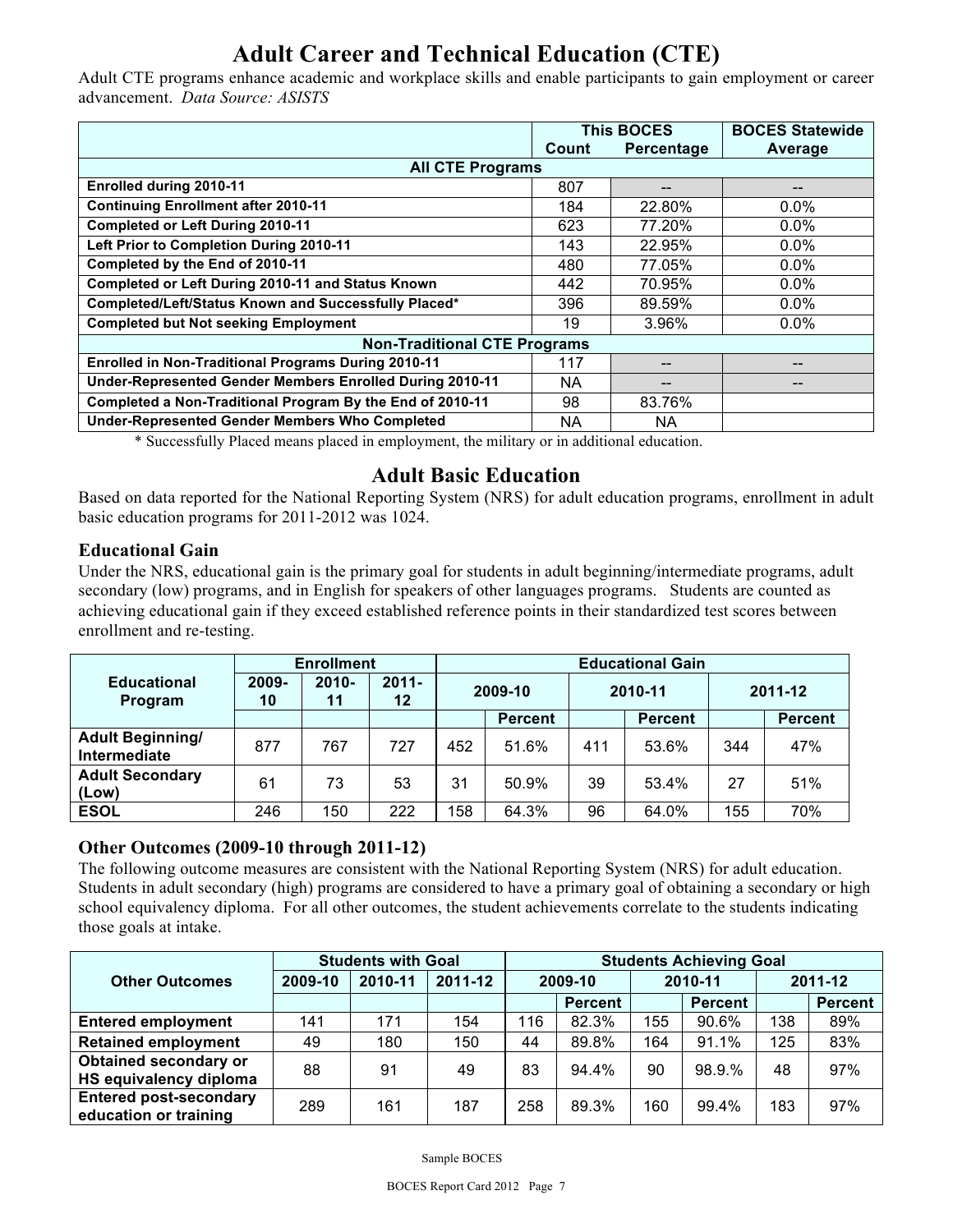## **Special Education**

#### **Special Education Enrollment and Tuition**

 When placing students, districts select among classrooms with different student/staff ratios consistent with each student's Individualized Education Program (IEP). The following are four of the alternatives:

- o 12 students per teacher plus one paraprofessional (12:1:1)
- o 6 students per teacher plus one paraprofessional (6:1:1)
- o 12 students per teacher plus four paraprofessionals (12:1+1:3)
- o 8 students per teacher plus 1 paraprofessional (8:1:1)

 An addendum of enrollment and tuition information will be attached to this report if this BOCES provides other options of student/staff ratios.

 Tuition rates exclude the costs of related services, preschool and summer school programs. BOCES with multiple  tuition rates for a program have calculated an average rate. *Data source: 602 Report* 

|            | 2009-10 | 2010-11 | 2011-12 |
|------------|---------|---------|---------|
| 8:1:1      | 72      | 68      | 93      |
| $12:1+1:3$ |         |         |         |
| 6:1:1      | 86      | 54      | 13      |
| 12:1:1     | 22      |         |         |
| 6:1:2      |         | 26      | 22      |

#### **Enrollment Trends**

**Tuition Rates Per Student 2009-10 through 2011-12** 

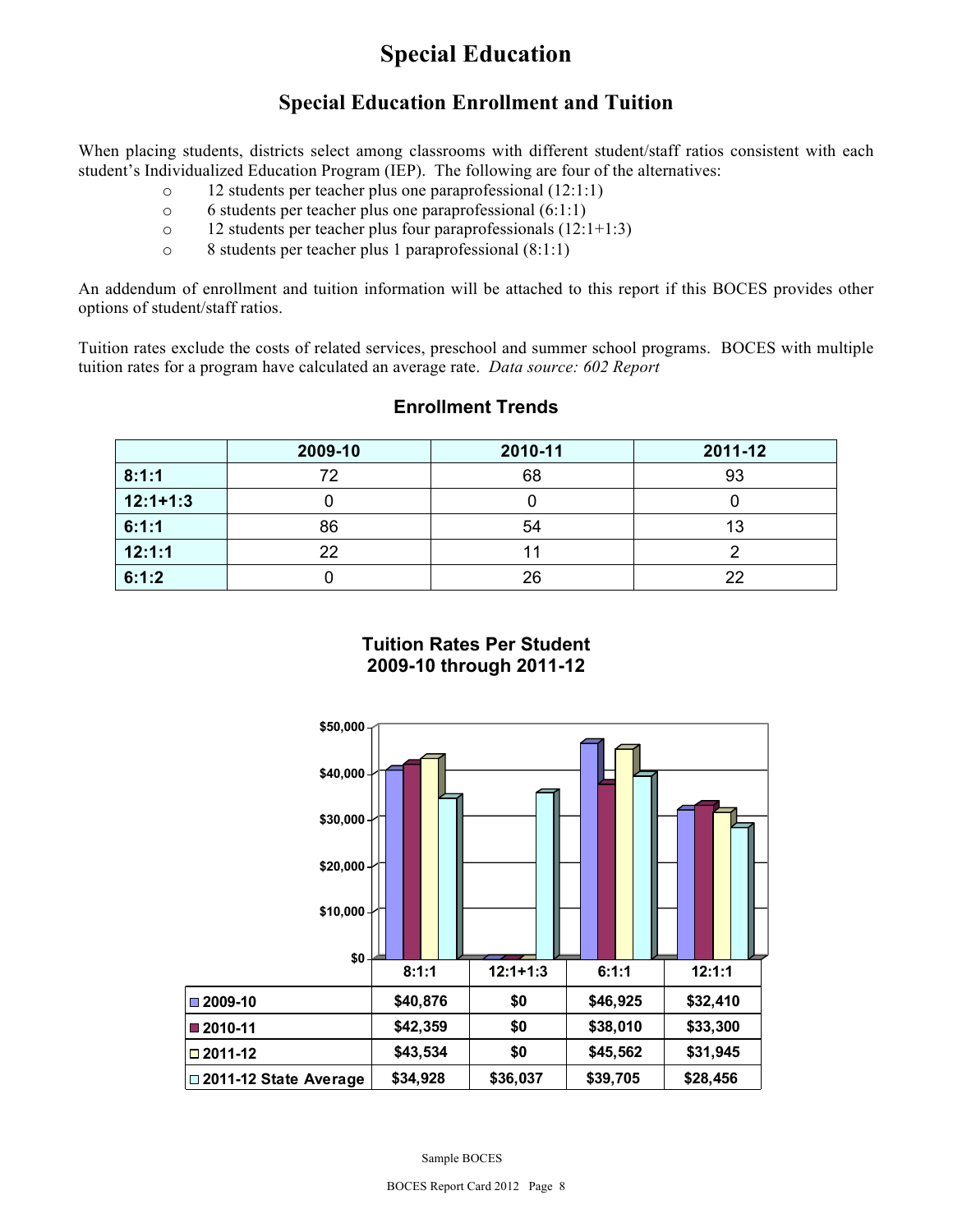#### **Special Education State Testing Program 2011-2012 School Year**

 *Data Source: nySTART*  These data are results of State assessments for students enrolled in BOCES programs.

|                                                   |                |                    | <b>Counts of Students Tested</b> |                |                | Percentage of<br><b>Students Tested</b> | <b>No Valid</b> |              |
|---------------------------------------------------|----------------|--------------------|----------------------------------|----------------|----------------|-----------------------------------------|-----------------|--------------|
| <b>State Assessment</b>                           | Level 1        | Level <sub>2</sub> | Level 3                          | Level 4        | <b>Total</b>   | Level 2-4                               | Level 3-4       | <b>Score</b> |
|                                                   |                |                    |                                  |                |                | <b>Percent</b>                          | <b>Percent</b>  |              |
| Grade 3<br><b>English Language</b><br><b>Arts</b> | 1              | 0                  | $\overline{0}$                   | $\mathbf 0$    | 1              | 0.0%                                    | 0.0%            | $\mathbf 0$  |
| Grade 4<br><b>English Language</b><br><b>Arts</b> | $\overline{2}$ | 1                  | $\overline{2}$                   | $\mathbf 0$    | 5              | 60%                                     | 40%             | $\mathbf 0$  |
| Grade 5<br><b>English Language</b><br><b>Arts</b> | 1              | 1                  | $\overline{2}$                   | $\mathbf 0$    | 4              | 75%                                     | 50%             | $\mathbf 0$  |
| Grade 6<br><b>English Language</b><br><b>Arts</b> | 4              | 0                  | 1                                | $\mathbf 0$    | 5              | 20%                                     | 20%             | $\mathbf 0$  |
| Grade 7<br><b>English Language</b><br><b>Arts</b> | 5              | $\overline{2}$     | 0                                | $\mathbf 0$    | $\overline{7}$ | 29%                                     | 0.0%            | $\mathbf 0$  |
| Grade 8<br><b>English Language</b><br><b>Arts</b> | $\overline{4}$ | 5                  | $\mathsf 0$                      | $\overline{0}$ | 9              | 56%                                     | 0.0%            | $\mathbf 0$  |
|                                                   |                |                    |                                  |                |                |                                         |                 |              |
| Grade 3<br><b>Mathematics</b>                     | $\mathbf 0$    | 1                  | $\mathbf 0$                      | $\mathbf 0$    | $\mathbf 1$    | 100%                                    | 0.0%            | $\mathbf 0$  |
| Grade 4<br><b>Mathematics</b>                     | $\overline{2}$ | 3                  | 1                                | $\mathbf 0$    | 6              | 67%                                     | 17%             | $\mathbf{0}$ |
| Grade 5<br><b>Mathematics</b>                     | 1              | 2                  | 1                                | 0              | 4              | 75%                                     | 25%             | 0            |
| Grade 6<br><b>Mathematics</b>                     | 4              | 0                  | $\mathbf 1$                      | 0              | 5              | 20%                                     | 20%             | $\Omega$     |
| Grade 7<br><b>Mathematics</b>                     | 6              | $\overline{2}$     | 0                                | 0              | 8              | 25%                                     | 0.0%            | $\mathbf 0$  |
| Grade 8<br><b>Mathematics</b>                     | 3              | 4                  | 0                                | 0              | $\overline{7}$ | 57%                                     | 0.0%            | 0            |

| Level 4 | These students exceed the standards and are moving toward high performance on the Regents<br>examination.    |
|---------|--------------------------------------------------------------------------------------------------------------|
| Level 3 | These students meet the standards and, with continued steady growth, should pass the Regents<br>examination. |
| Level 2 | These students need extra help to meet the standards and pass the Regents examination.                       |
| Level 1 | These students have serious academic deficiencies.                                                           |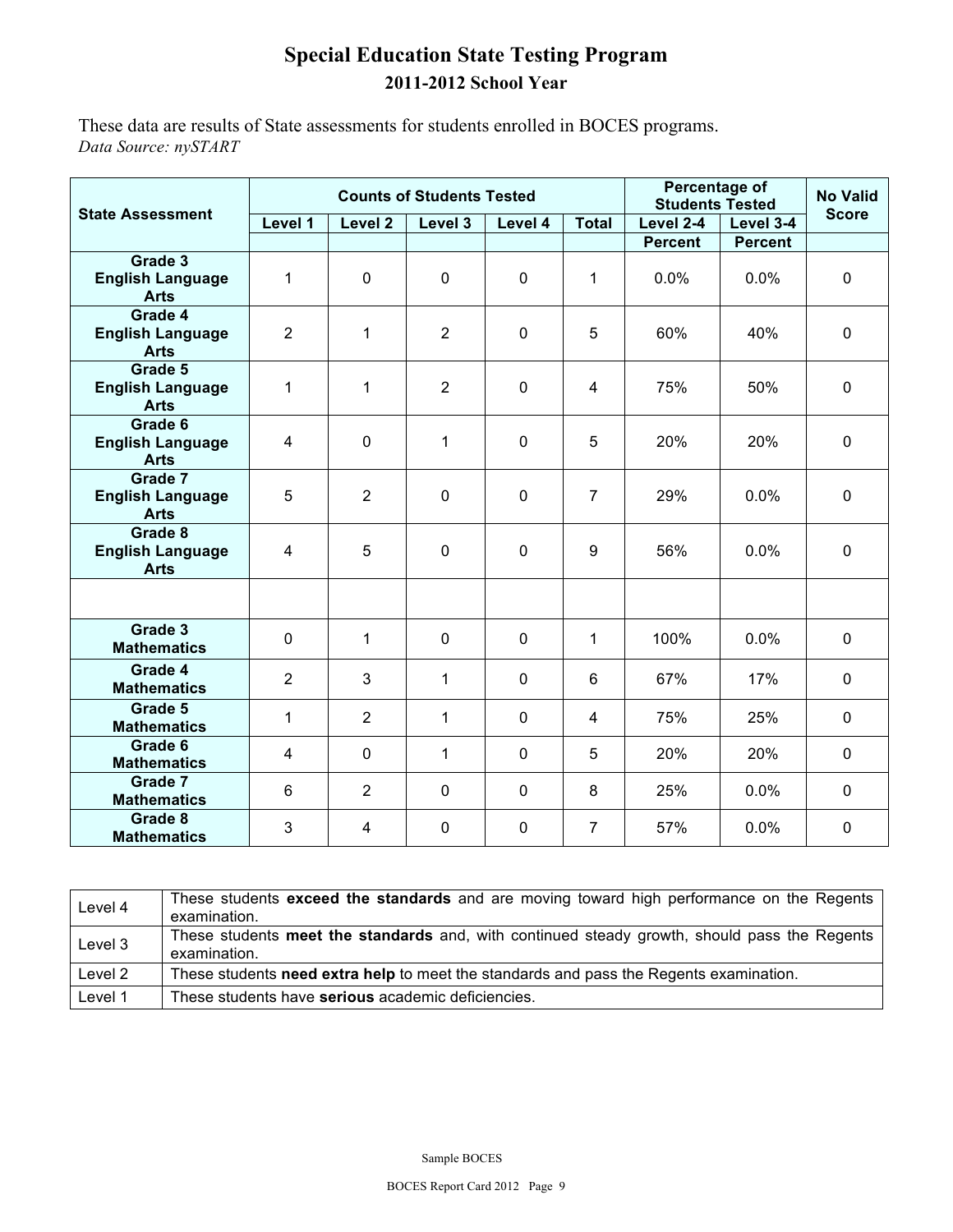### **Special Education State Testing Program (cont'd.) 2011-2012 School Year**

|                                                  |                                                                              |             | <b>Counts of Students Tested</b>         |                             |                                     | <b>Percentage of Students Tested</b> |       |  |  |
|--------------------------------------------------|------------------------------------------------------------------------------|-------------|------------------------------------------|-----------------------------|-------------------------------------|--------------------------------------|-------|--|--|
| <b>State Assessment-</b><br><b>Regents Exams</b> | <b>Below</b><br><b>65 and</b><br><b>Total</b><br>55-64<br><b>Above</b><br>55 |             | <b>Below</b><br>$55 -$<br><b>Percent</b> | $55-64 -$<br><b>Percent</b> | 65 and<br>Above -<br><b>Percent</b> |                                      |       |  |  |
| <b>Integrated Algebra</b>                        | $\overline{2}$                                                               | 3           | $\overline{2}$                           | $\overline{7}$              | 28.6%                               | 42.9%                                | 28.6% |  |  |
| <b>Geometry</b>                                  | $\pmb{0}$                                                                    | 0           | $\mathbf 0$                              | 0                           | 0.0%                                | 0.0%                                 | 0.0%  |  |  |
| Algebra 2/<br><b>Trigonometry</b>                | $\pmb{0}$                                                                    | 0           | 0                                        | $\mathbf 0$                 | 0.0%                                | 0.0%                                 | 0.0%  |  |  |
| <b>Living Environment</b>                        | $\mathbf 0$                                                                  | 0           | 1                                        | 1                           | 0.0%                                | 0.0%                                 | 100%  |  |  |
| <b>Physical Setting/</b><br><b>Earth Science</b> | $\pmb{0}$                                                                    | $\pmb{0}$   | 1                                        | 1                           | 0.0%                                | 0.0%                                 | 100%  |  |  |
| <b>Physical Setting/</b><br><b>Chemistry</b>     | $\mathbf 0$                                                                  | $\mathbf 0$ | $\mathbf 0$                              | $\mathbf 0$                 | 0.0%                                | 0.0%                                 | 0.0%  |  |  |
| <b>Physical Setting/</b><br><b>Physics</b>       | $\mathbf 0$                                                                  | 0           | 0                                        | $\mathbf 0$                 | 0.0%                                | 0.0%                                 | 0.0%  |  |  |
| Comprehensive<br><b>French</b>                   | N/A                                                                          | N/A         | N/A                                      | N/A                         | N/A                                 | N/A                                  | N/A   |  |  |
| Comprehensive<br><b>Italian</b>                  | N/A                                                                          | N/A         | N/A                                      | N/A                         | N/A                                 | N/A                                  | N/A   |  |  |
| Comprehensive<br><b>Spanish</b>                  | N/A                                                                          | N/A         | N/A                                      | N/A                         | N/A                                 | N/A                                  | N/A   |  |  |
| Comprehensive<br><b>Exam in English</b>          | $\pmb{0}$                                                                    | $\mathbf 0$ | 3                                        | 3                           | 0.0%                                | 0.0%                                 | 100%  |  |  |
| <b>Global History and</b><br>Geography           | 1                                                                            | 3           | 1                                        | 5                           | 20%                                 | 60%                                  | 20%   |  |  |
| <b>United States History</b><br>and Government   | $\mathbf{3}$                                                                 | 3           | $\overline{a}$                           | 8                           | 37.5%                               | 37.5%                                | 25%   |  |  |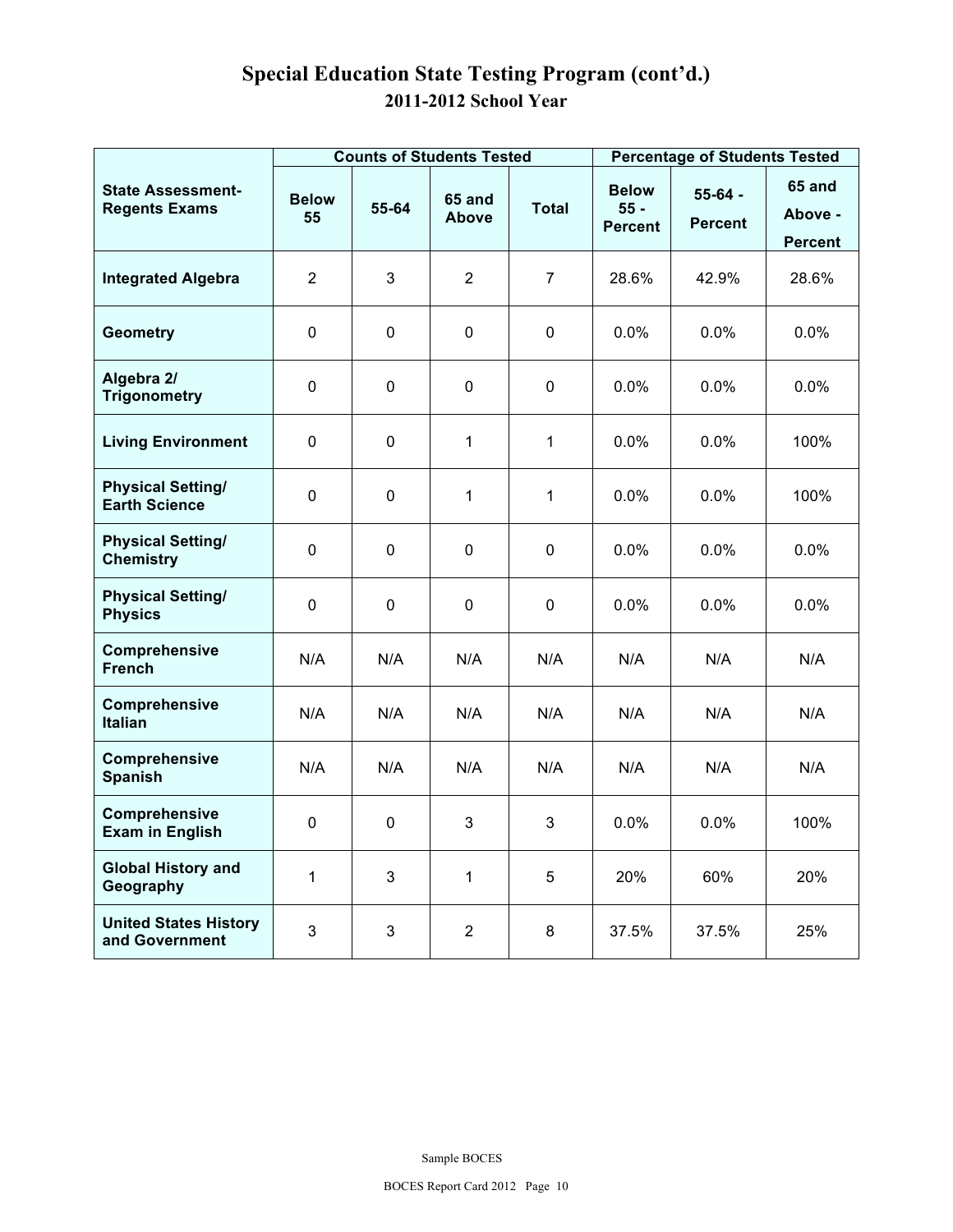#### **New York State Alternate Assessments Students with Severe Disabilities Performance on the 2011-2012 School Year**

|                                            |             | <b>Counts of Students Tested</b> |                |                |                |                             | Percentage of<br><b>Students Tested</b> | <b>No</b>                    |
|--------------------------------------------|-------------|----------------------------------|----------------|----------------|----------------|-----------------------------|-----------------------------------------|------------------------------|
| <b>State Assessment</b>                    | Level 1     | Level <sub>2</sub>               | Level<br>3     | Level 4        | <b>Total</b>   | Level 2-4<br><b>Percent</b> | Level 3-4<br><b>Percent</b>             | <b>Valid</b><br><b>Score</b> |
| Grade 3                                    |             |                                  |                |                |                |                             |                                         |                              |
| <b>English</b><br><b>Language Arts</b>     | $\mathbf 0$ | $\mathbf 0$                      | $\overline{2}$ | 0              | $\overline{2}$ | 100%                        | 100%                                    | 0.0%                         |
| Grade 4                                    |             |                                  |                |                |                |                             |                                         |                              |
| <b>English</b>                             | $\mathbf 0$ | $\mathbf 0$                      | $\mathbf 0$    | 1              | $\mathbf{1}$   | 100%                        | 100%                                    | 0.0%                         |
| <b>Language Arts</b>                       |             |                                  |                |                |                |                             |                                         |                              |
| Grade 5                                    |             |                                  |                |                |                |                             |                                         |                              |
| <b>English</b><br><b>Language Arts</b>     | 1           | $\mathbf 0$                      | $\mathbf 0$    | $\mathbf 0$    | $\mathbf{1}$   | 0.0%                        | 0.0%                                    | 0.0%                         |
| Grade 6                                    |             |                                  |                |                |                |                             |                                         |                              |
| <b>English</b>                             | $\mathbf 0$ | $\mathbf 0$                      | $\mathbf 0$    | $\overline{2}$ | $\overline{2}$ | 100%                        | 100%                                    | 0.0%                         |
| <b>Language Arts</b>                       |             |                                  |                |                |                |                             |                                         |                              |
| Grade 7<br><b>English</b>                  | $\mathbf 0$ | $\mathbf 0$                      | $\mathbf 0$    | 3              | 3              | 100%                        | 100%                                    | 0.0%                         |
| <b>Language Arts</b>                       |             |                                  |                |                |                |                             |                                         |                              |
| Grade 8                                    |             |                                  |                |                |                |                             |                                         |                              |
| <b>English</b>                             | $\mathbf 0$ | $\mathbf 0$                      | $\overline{2}$ | $\mathbf 0$    | $\overline{2}$ | 100%                        | 100%                                    | 0.0%                         |
| <b>Language Arts</b><br><b>High School</b> |             |                                  |                |                |                |                             |                                         |                              |
| <b>English Language</b>                    | $\mathbf 0$ | $\mathsf 0$                      | $\mathbf{1}$   | $\overline{2}$ | 3              | 100%                        | 100%                                    | 0.0%                         |
| <b>Arts</b>                                |             |                                  |                |                |                |                             |                                         |                              |
|                                            |             |                                  |                |                |                |                             |                                         |                              |
| Grade 3<br><b>Mathematics</b>              | $\mathbf 0$ | $\mathsf 0$                      | 1              | 1              | $\overline{2}$ | 100%                        | 100%                                    | 0.0%                         |
| Grade 4<br><b>Mathematics</b>              | 0           | 0                                | $\mathbf{1}$   | $\mathbf 0$    | $\mathbf{1}$   | 100%                        | 100%                                    | 0.0%                         |
| Grade 5<br><b>Mathematics</b>              | 1           | $\mathsf 0$                      | $\mathbf 0$    | 0              | $\mathbf{1}$   | 0.0%                        | 0.0%                                    | 0.0%                         |
| Grade 6<br><b>Mathematics</b>              | $\mathbf 0$ | $\mathbf 0$                      | $\mathbf{1}$   | 1              | $\overline{2}$ | 100%                        | 100%                                    | 0.0%                         |
| Grade 7<br><b>Mathematics</b>              | $\mathbf 0$ | 0                                | $\mathbf{1}$   | $\overline{2}$ | 3              | 100%                        | 100%                                    | 0.0%                         |
| Grade 8<br><b>Mathematics</b>              | $\mathbf 0$ | $\mathbf{1}$                     | $\mathbf 0$    | 1              | $\overline{2}$ | 100%                        | 50%                                     | 0.0%                         |
| <b>High School</b><br><b>Mathematics</b>   | 0           | 0                                | 3              | 0              | 3              | 100%                        | 100%                                    | 0.0%                         |

*Data Source: nySTART* 

| Level 4 | These students exceed the standards and are moving toward high performance on the Regents examination.    |
|---------|-----------------------------------------------------------------------------------------------------------|
| Level 3 | These students meet the standards and, with continued steady growth, should pass the Regents examination. |
| Level 2 | These students need extra help to meet the standards and pass the Regents examination.                    |
| Level 1 | These students have <b>serious</b> academic deficiencies.                                                 |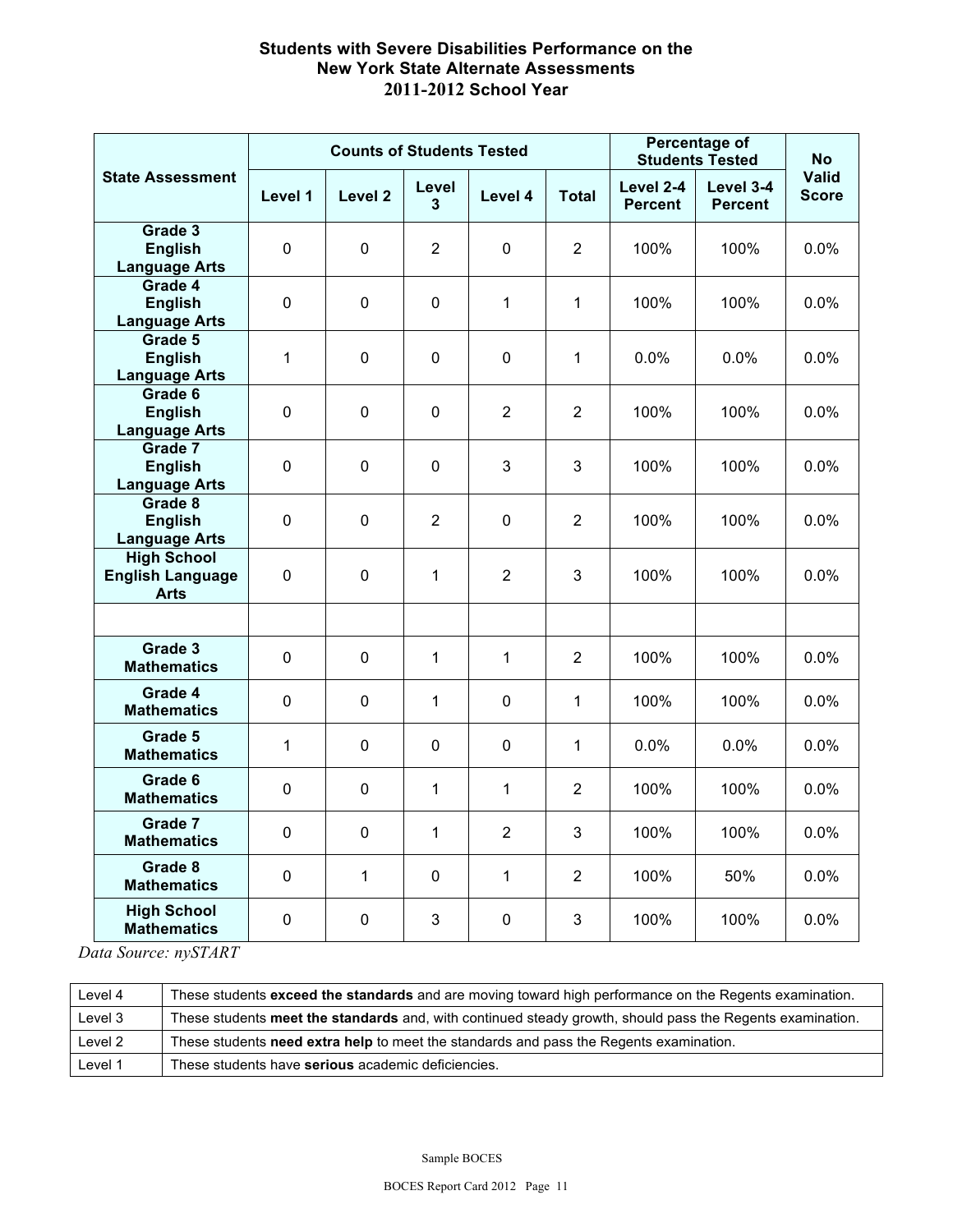

#### **Professional Development 2011-2012 School Year**

The data in this chart is from BOCES-sponsored professional development and offered by Instructional Support Divisions.

|                                                                                                  | <b>Number of Participants:</b> |                 |                     |             |                          |                            |                   |                |                 |                 |
|--------------------------------------------------------------------------------------------------|--------------------------------|-----------------|---------------------|-------------|--------------------------|----------------------------|-------------------|----------------|-----------------|-----------------|
| <b>BOCES</b> provided training in the<br>following areas:                                        | <b>Districts</b>               |                 | <b>Teachers</b>     |             | <b>Paraprofessionals</b> |                            | <b>Principals</b> |                | <b>Other</b>    |                 |
|                                                                                                  | <b>Full Day</b>                | <b>Half Day</b> | Full Day   Half Day |             | <b>Full Day</b>          | Half Day Full Day Half Day |                   |                | <b>Full Day</b> | <b>Half Day</b> |
| <b>Common Core Learning Standards</b>                                                            | 156                            | 0               | 780                 | 741         | 0                        | 0                          | 459               | 0              | 0               | $\mathbf{0}$    |
| Data-Driven Instruction                                                                          | 145                            | 36              | 1124                | 28          | 20                       | 21                         | 1610              | 881            | 79              | 84              |
| <b>Lead Evaluator Training</b>                                                                   | 46                             | 0               | 0                   | 0           | 0                        | 0                          | 232               | 0              | 0               | $\mathbf{0}$    |
| <b>Principal Evaluator Training</b>                                                              | 42                             | 0               | 0                   | 0           | 0                        | 0                          | 210               | $\mathbf{0}$   | 0               | 0               |
| <b>Integrating Technology into</b><br><b>Curricula &amp; Instruction</b>                         | 457                            | 43              | 1972                | 593         | 111                      | 26                         | 588               | 62             | 444             | 103             |
| <b>Project Based Learning</b>                                                                    | 4                              | 16              | 0                   | 78          | 0                        | 0                          | 9                 | 2              | 0               | 0               |
| <b>College &amp; Career Readiness</b>                                                            | 16                             | $\overline{2}$  | 307                 | 297         | 0                        | $\overline{2}$             | 153               | 5              | 0               | 10              |
| <b>Career and Technical Education</b>                                                            | 157                            | 17              | 517                 | 229         | 76                       | 11                         | 181               | 38             | 305             | 43              |
| <b>Middle Level Education</b>                                                                    | 134                            | 9               | 944                 | 137         | 55                       | $\overline{2}$             | 272               | 42             | 221             | 10              |
| <b>Positive Youth Development</b>                                                                | 134                            | 23              | 1219                | 533         | 157                      | 0                          | 292               | 103            | 629             | 0               |
| <b>Instructional Strategies</b>                                                                  | 360                            | 49              | 5252                | 2846        | 136                      | 47                         | 931               | 341            | 545             | 188             |
| <b>Parent Training</b>                                                                           | 2                              | $\overline{2}$  | $\mathbf{0}$        | 20          | 0                        | $\overline{2}$             | 3                 | 4              | $\overline{2}$  | 8               |
| <b>Special Education Issues</b>                                                                  | 127                            | $\overline{7}$  | 486                 | 408         | 16                       | 3                          | 763               | 28             | 66              | 14              |
| (RSE-TASC) Regional Special<br><b>Education Technical Assistance</b><br><b>Support</b>           | 0                              | 0               | $\mathbf{0}$        | 0           | 0                        | 0                          | $\mathbf{0}$      | 0              | 0               | $\mathbf 0$     |
| (SE-SIS) Special Education School<br><b>Improvement Specialist</b>                               | 25                             | $\overline{2}$  | 162                 | 132         | 3                        | $\mathbf{0}$               | 607               | 3              | 14              | 0               |
| <b>RBE-RN</b>                                                                                    | 123                            | 0               | 365                 | 0           | 19                       | $\mathbf{0}$               | 1319              | 0              | 74              | 0               |
| <b>Leadership Training</b>                                                                       | 172                            | 19              | 1292                | 348         | 16                       | 9                          | 4498              | 822            | 64              | 35              |
| <b>ECE Training (Early Childhood)</b>                                                            | 0                              | 0               | $\mathbf 0$         | 0           | 0                        | 0                          | $\mathbf 0$       | 0              | 0               | $\mathbf 0$     |
| <b>Professional Practice (APPR)</b>                                                              | 62                             | 0               | $\mathbf 0$         | $\mathbf 0$ | $\pmb{0}$                | 0                          | 312               | 0              | 0               | 0               |
| <b>Culture/Climate</b>                                                                           | $\overline{\mathbf{4}}$        | 16              | 3                   | 78          | $\overline{2}$           | 0                          | 22                | $\overline{2}$ | 9               | 0               |
| <b>School &amp; District Planning</b>                                                            | 233                            | 24              | 1621                | 439         | 74                       | 12                         | 1200              | 133            | 298             | 46              |
| <b>Response to Intervention</b>                                                                  | 51                             | $\pmb{0}$       | 255                 | $\mathbf 0$ | $\overline{7}$           | 0                          | 55                | 0              | 26              | 0               |
| <b>Data Management and Analysis</b>                                                              | 145                            | 36              | 1124                | 872         | 20                       | 21                         | 1292              | 275            | 79              | 84              |
| Learning Standards (ELA, MST,<br>letc.)                                                          | 393                            | 44              | 5376                | 1653        | 105                      | 16                         | 3182              | 328            | 420             | 62              |
| <b>Interdisciplinary Teaching</b><br>(including integration of career<br>technology & academics) | 154                            | 16              | 505                 | 225         | 76                       | 11                         | 177               | 36             | 305             | 43              |
| <b>Other</b>                                                                                     | 318                            | 60              | 2478                | 1185        | 183                      | 56                         | 1751              | 243            | 730             | 224             |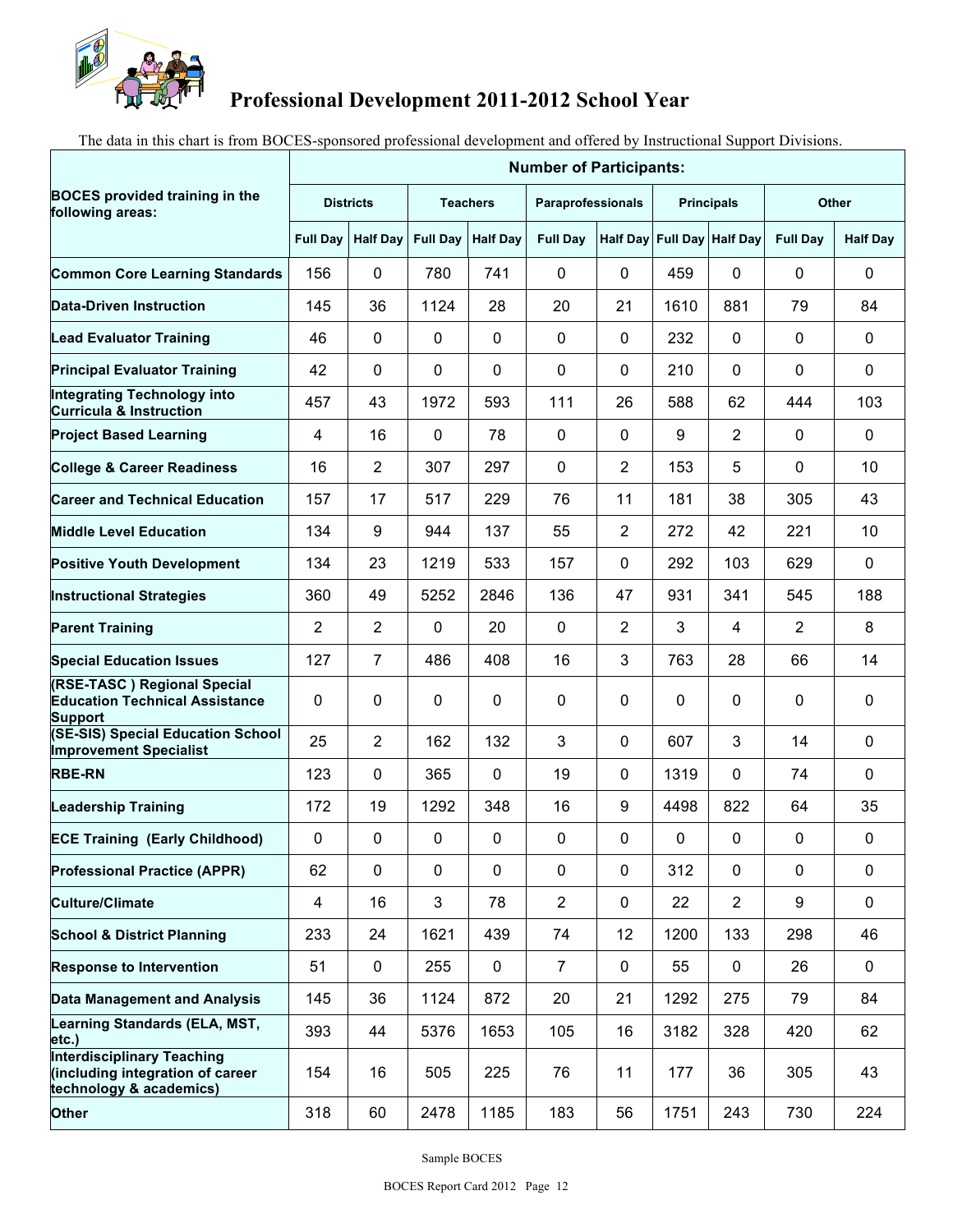

## **Technology Services 2011-2012 School Year**

 Please indicate if the service was provided by BOCES or Regional Information Center (RIC) by placing a X in the correct column.

| <b>BOCES provides technology</b><br>services to district and<br><b>BOCES</b> staff and students. | Districts /<br><b>Number of</b><br><b>District Staff</b> | <b>Number of</b><br><b>BOCES Staff</b> | <b>Students</b> | <b>Provided</b><br>by the<br><b>BOCES</b> | <b>Provided</b><br>by the<br><b>RIC</b> |
|--------------------------------------------------------------------------------------------------|----------------------------------------------------------|----------------------------------------|-----------------|-------------------------------------------|-----------------------------------------|
| <b>Distance Learning</b>                                                                         | 9/0                                                      | 5                                      | 33,576          | X                                         |                                         |
| <b>Instructional Computing</b>                                                                   | 9/0                                                      | 5                                      | 23,512          | X                                         |                                         |
| <b>Computer/Audio Visual</b><br>Repair                                                           | 4/0                                                      | 3                                      |                 | X                                         |                                         |
| <b>Library Automation/Software</b>                                                               | 9/0                                                      | 23                                     | 23,512          | X                                         |                                         |
| <b>LAN Installation/Support</b>                                                                  | 5/0                                                      | 23                                     | 12,716          | X                                         |                                         |
| <b>Distributed Process</b><br><b>Technicians</b>                                                 | 8/0                                                      | 23                                     | 21,532          | X                                         |                                         |
| <b>Guidance Information</b>                                                                      | 0/0                                                      | $\mathbf 0$                            | $\mathbf 0$     |                                           | X                                       |
| <b>Administrative Computer</b><br><b>Services</b>                                                | 8/62                                                     | $\mathbf 0$                            |                 |                                           | X                                       |
| <b>Administrative Training</b>                                                                   | 8/965                                                    | 9                                      |                 |                                           | X                                       |
| <b>Instructional Media</b><br><b>Resources</b>                                                   | 9/0                                                      | 3                                      | 23,512          | X                                         |                                         |
| <b>Model Schools</b>                                                                             | 10/0                                                     | 5                                      | 35,370          | X                                         |                                         |
| <b>Other Student Instructional</b><br><b>Support</b>                                             | 9/0                                                      | 5                                      | 23,512          | X                                         |                                         |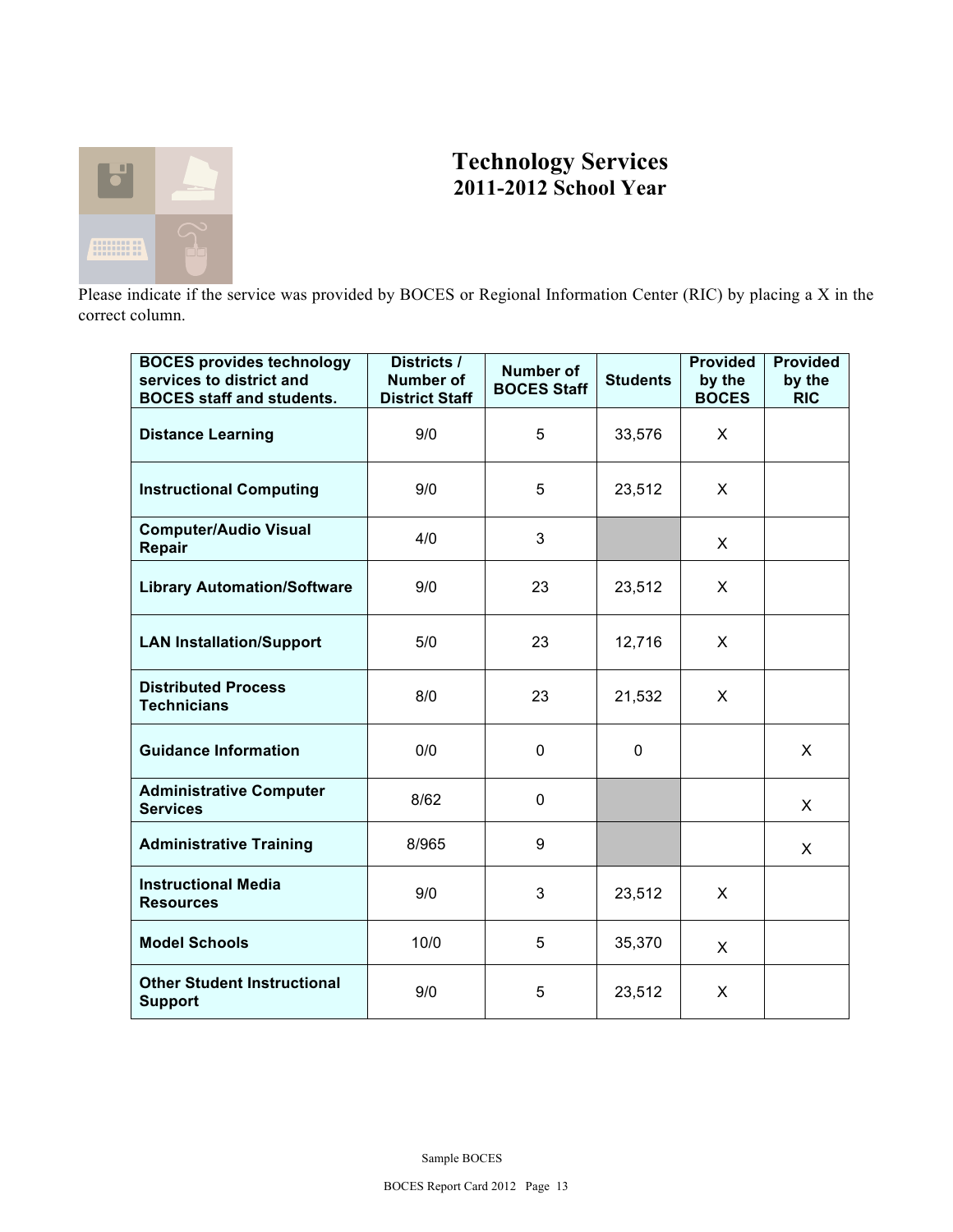## **School Library Systems (SLS)**



School Library Systems are state-aided programs set forth in Education Law and Regulations of the Commissioner of Education. Each BOCES and the Big 5 Cities (NYC,

 School Library System. *Data Source: SLS Annual Report*  Yonkers, Buffalo, Rochester, and Syracuse) sponsor the program, which provides vital library and information resources to public and non-public schools. Each system operates under an approved five-year Plan of Service. Some of the key functions of SLS are: to provide leadership and training through professional development activities, enrich the NYS Learning Standards by providing information literacy awareness and skill training; facilitate resource-sharing among its participating school libraries; interlibrary loan activity for 2011-2012 amounted to over one-half million items statewide; facilities access to electronic databases through NOVELNY (New York On-Line Virtual Electronic Library) for over 4,000 schools statewide; promote advances in technology for information storage, retrieval and access to school library collections; focus on cooperative collection development of participating school libraries; address the information needs of special client groups and participate in regional library initiatives with the public, academic, special and other school libraries. Students, teachers, and administrators in each SLS service area benefit from the programs and services of the









**Number of Participants at Professional De ve lopme nt W orkshops**